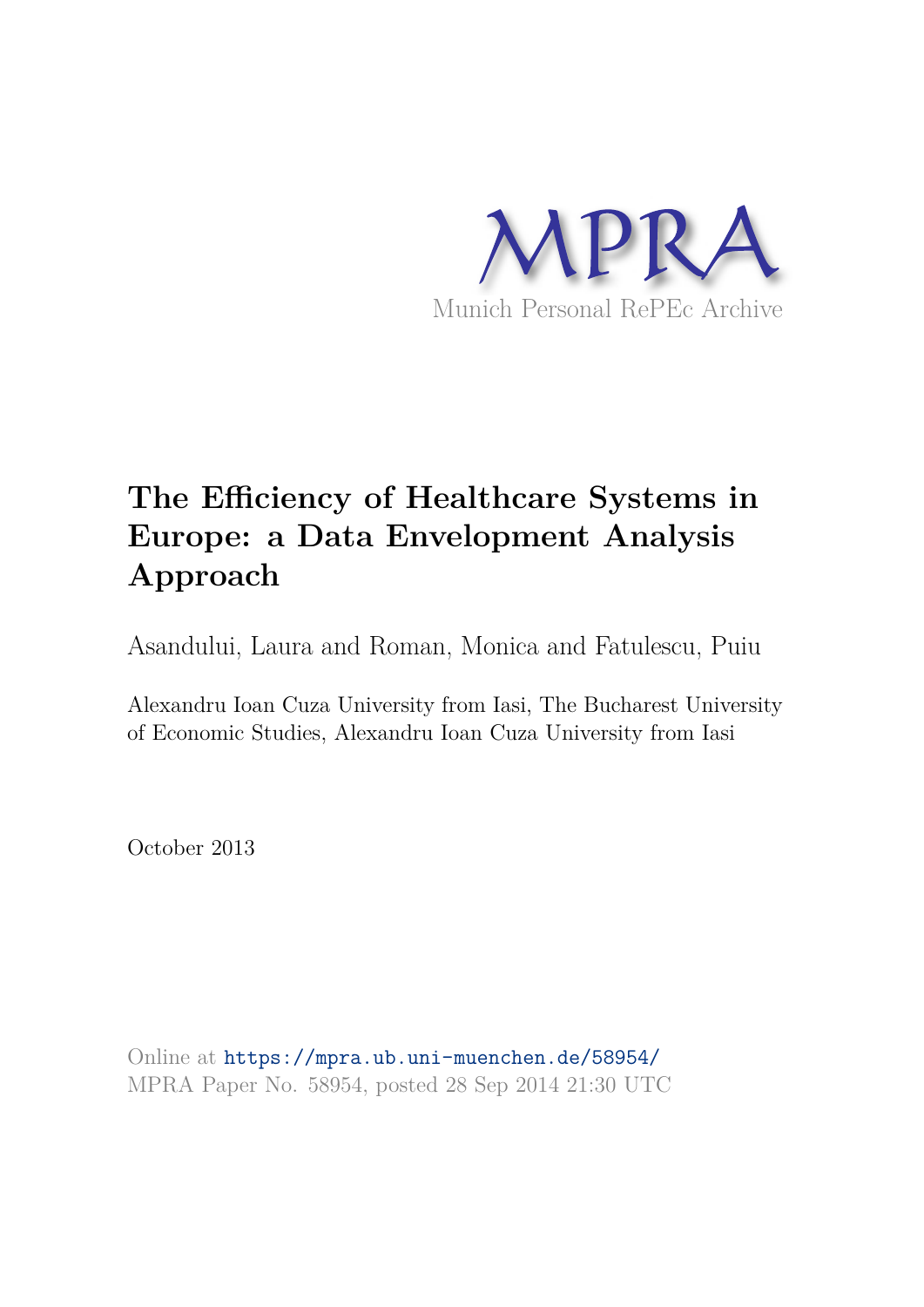# **The Efficiency of Healthcare Systems in Europe: a Data Envelopment Analysis Approach**

**Authors:**  Laura Asandului<sup>a</sup>, Monica Roman<sup>b</sup>, Puiu Fatulescu<sup>a</sup>

> *<sup>a</sup>Alexandru Ioan Cuza University from Iasi b The Bucharest University of Economic Studies*

**Abstract** This paper aims at evaluating the efficiency of public healthcare systems in Europe, by applying a nonparametric method such is Data Envelopment Analysis. For the analysis, statistical data for 30 European states for 2010 have been used. We have selected three output variables: life expectancy at birth, health adjusted life expectancy and infant mortality rate and three input variables: number of doctors, number of hospital beds and public health expenditures as percentage of GDP. Findings reveal that there are a number of both developed and developing countries on the efficiency frontier, while the great majority of the countries in the sample are inefficient.

**Key words: healthcare system, efficiency, data envelopment analysis, Europe** 

## **1. Introduction**

Assessing the efficiency of healthcare systems is a difficult process, which often encounters methodological problems. Starting with the health status of the citizens, which influences the productivity level, the welfare level or socio-economic stability, increasing the efficiency of healthcare services is a standing objective, which becomes highly important and necessary to those countries that have a low or medium human development index. On the other hand, the states with a high development index are obliged to assure a high level of efficiency and quality of their health services.

For the past years, society has made impressive progress in ensuring better health services, especially those services channelled towards improving maternal and infant health or towards increasing life expectancy. Nevertheless, an increase in the indicators at national levels did not result in the improvement of the indicators for the groups of citizens predisposed to certain maladies, while the progress in some cases stagnated and the overall results were not significant.

This paper aims at describing the efficiency of public healthcare systems in Europe, by applying a nonparametric method such is Data Envelopment Analysis. The paper presents the most relevant results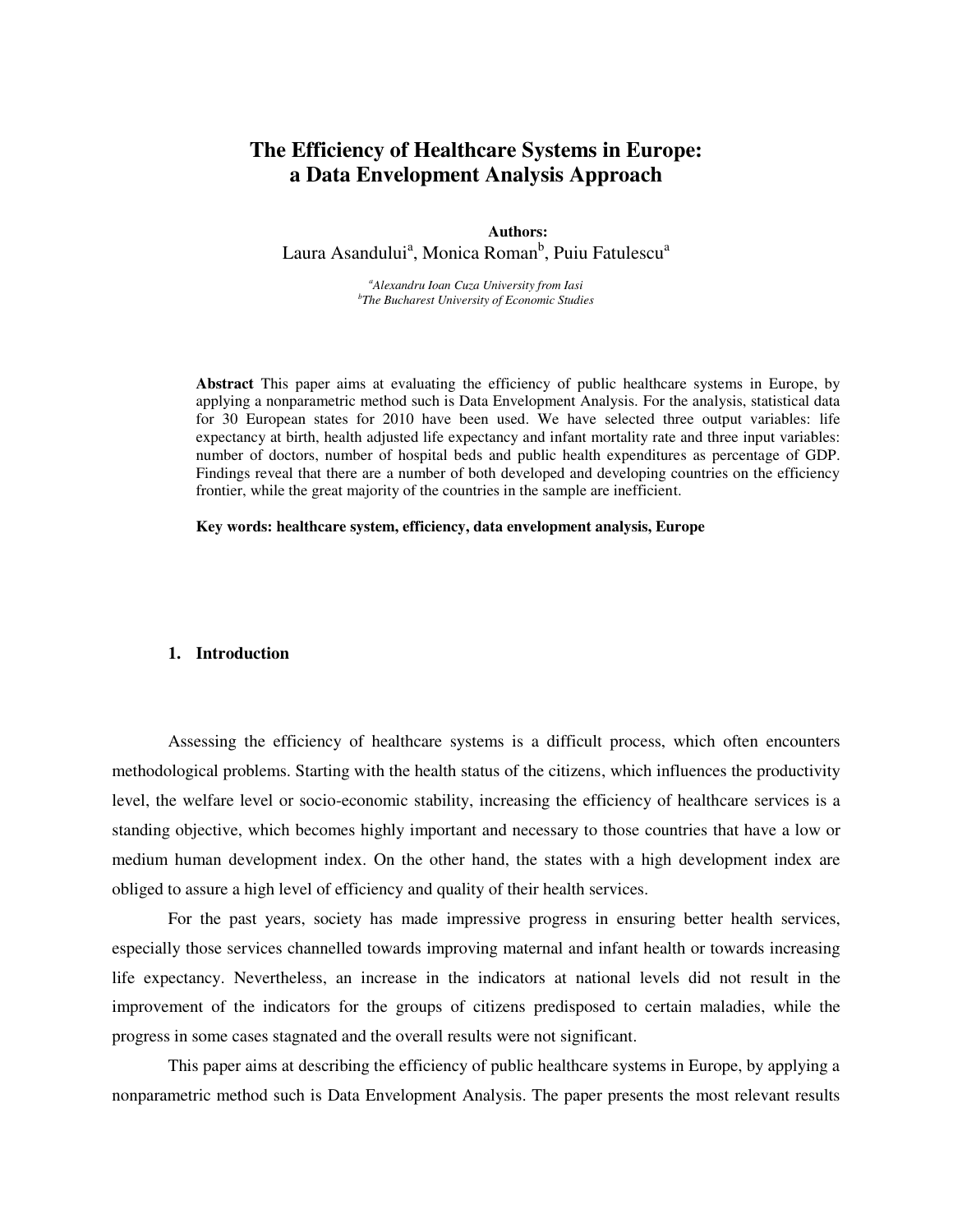in the literature in section 2, followed by a brief description of the method. Section 4 describes the data used as input and output variables, while section 5 discussed the results. Last section concludes the paper.

# **2. Literature**

Healthcare systems capable of ensuring equitable and efficient services are essentials for a general and continuous improvement of the population's health status. In time, the efficiency of the healthcare system has become synonymous with health expenditures. Furthermore, for both the economies with a high development index and the economies with a medium development index, the increase in the efficiency of the expenditures seems to be the only option that would allow public systems to overcome the pressure of the expenditures associated with age and tax increase (Heller et Hauner, 2006).

In his paper, "Public Spending on Health Care: How are Different Criteria Related?", Musgrave (1999) identifies at least nine relevant criteria which should be considered when adopting health expenditures decisions, including: the economic efficiency criterion (public goods, externalities, costefficiency), moral grounds (fighting poverty, vertical and horizontal equity), political considerations (special requests from the population).

In analyzing the efficiency of the healthcare systems from the public point of view of health expenditures, an important contribution was made by Rivera (2010), Ahs A. et al., (2005), Cicea et al., (2009), in papers focusing on the relation between public health expenditures and health status selfestimation. Thus, in his paper, Rivera starts from the hypothesis that an increase in public health expenditures would automatically lead to an improvement in the self-estimated health status and aims at identifying and quantifying the relations between the various levels of health and the resources in the domain by taking into account a group of biological and socio-economic factors that influence the individual's health. In building his model, Rivera (2010) takes into account the way health expenditures are built, and emphasizes that investing in preventive treatments can become a more important factor than the expenditures themselves, while Ahs emphasizes the permanent necessity to research the impact of unemployment rate changes on the population's health status. By applying a regression model on health data for people over 16 years old, the results proved that the probability to estimate a certain health status is significantly influenced by health expenditures; it is more probable that an individual will self-estimate a better health status as health expenditures increase.

Portafke (2010) demonstrates how for a 1% increase in the GDP per capita, health expenditures increase by 0.4%. Bredenkamp et al. (2010), Deaton A. (2006) and Economou, (2009) study the effect of health expenditures on personal income in the Balkan countries, where informal payments are mentioned.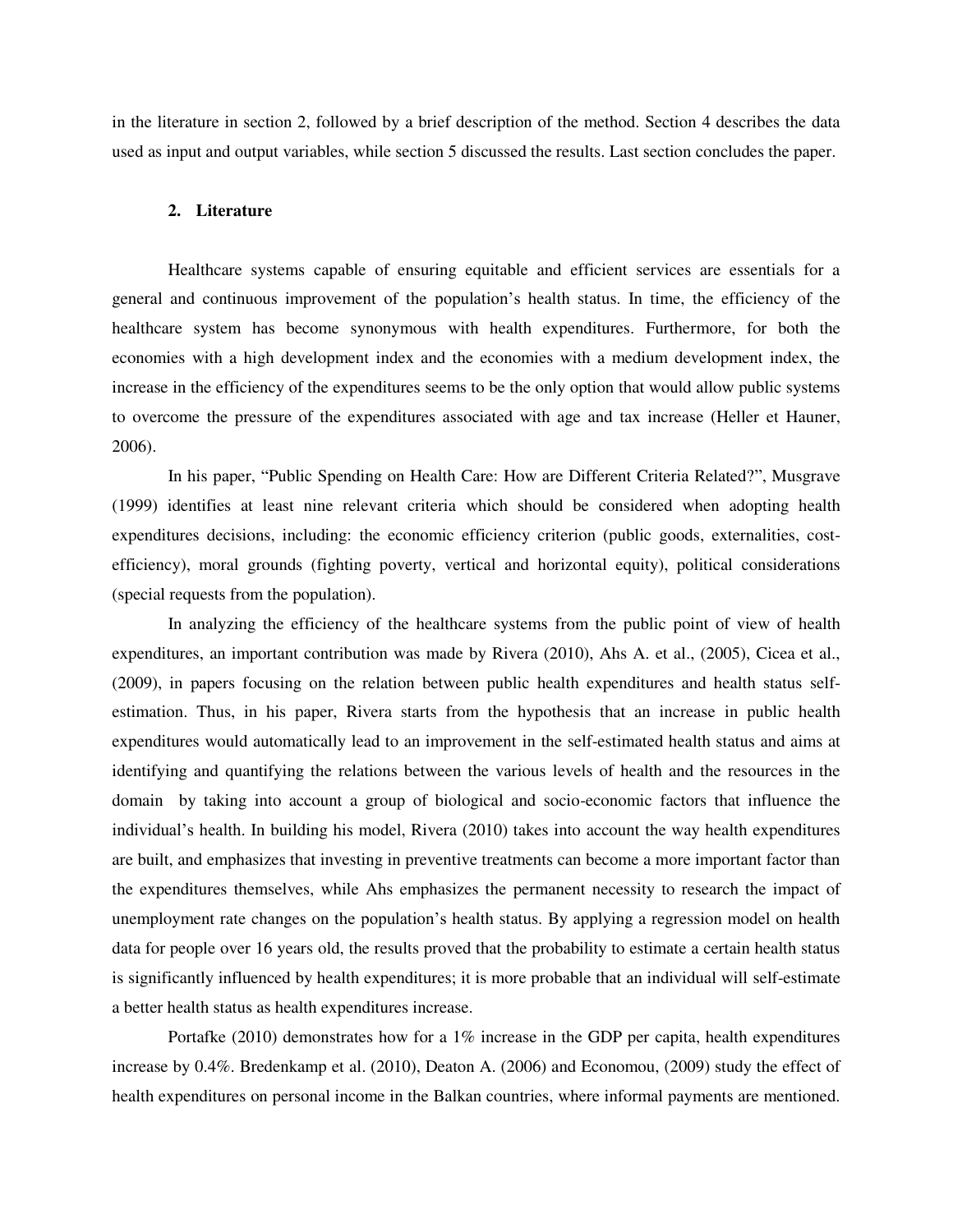Economou ends the article by leaving room for later discussions on how to decrease the pressure of health expenditures on those with below the average income. Furthermore, Schoenberg et al. (2007) and Thomson et al. (2009) demonstrate in their studies that for citizens over 60 years old the costs of maladies increase exponentially, especially since these individuals suffer an average of 2.2 chronic diseases per person. These studies demonstrate how health expenditures are influenced not by the age of the patients but by the patients' getting closer to their demise. Thus, it was shown that 5% of the patients of 65 years or more who were in the last year of their life in 2012 represented more than 50% of the hospital's expenditures.

Payne et al. (2007) emphasize the effect of increased life expectancy has on health expenditures. Thus, the article demonstrates that increased life expectancy can represent a pressure factor for health expenditures if morbidity is not decreased or kept constant. In other words, prolonging life by keeping the patients in the morbidity status leads to the increase in aggregated health expenditures because the morbidity period is more expensive than the health period (Atkinson et al., 2008), (Mathers et al., 2006).

Zhu (2002) provides a series of Data Envelopment Analysis (DEA) models for efficiency assessment and for decision making purposes. Rhodes and Southwick (1986) use DEA to analyze and compare private and public universities in the USA, Roman et. Suciu (2012) provide an efficiency analysis of research activities using input oriented DEA models and Nitoi (2008) assesses the efficiency of the Romanian banking system using an input oriented, variable return to scale, DEA model. DEA has also been used to assess different aspects of the medical field like hospital efficiency (Tambour et al., 1997; Zhu, 2003; Nedelea et al., 2010; Mecineanu et al., 2012), public policies efficiency (Coppola et al., 2003; Sherman, 1984; Rosko, 1984; Miller et al., 1996), heart surgery efficiency (Chilingerian, 1995) or health facilities efficiency (Clement et al., 2008; Hollingsworth, 2008; Ferrier et al., 2006; Ozcan, 2008).

### **3. Method**

One of the most widely used methods in assessing the efficiency of a set of DMUs is Data Envelopment Analysis (DEA). DEA is a non-parametric method which identifies an efficiency frontier on which only the efficient Decision Making Units (DMUs) are placed, by using linear programming techniques.

First presented in 1978 and based on the paper of Farrell, the first DEA model is known in the literature as the CCR model, after its authors, Charnes, Cooper and Rhodes. Thus, by using linear programming and by applying nonparametric techniques of frontier estimation, the efficiency of a DMU can be measured by comparing it with an identified frontier of efficiency. The DEA model is input or output oriented. An output oriented DEA model is channelled towards maximizing the outputs obtained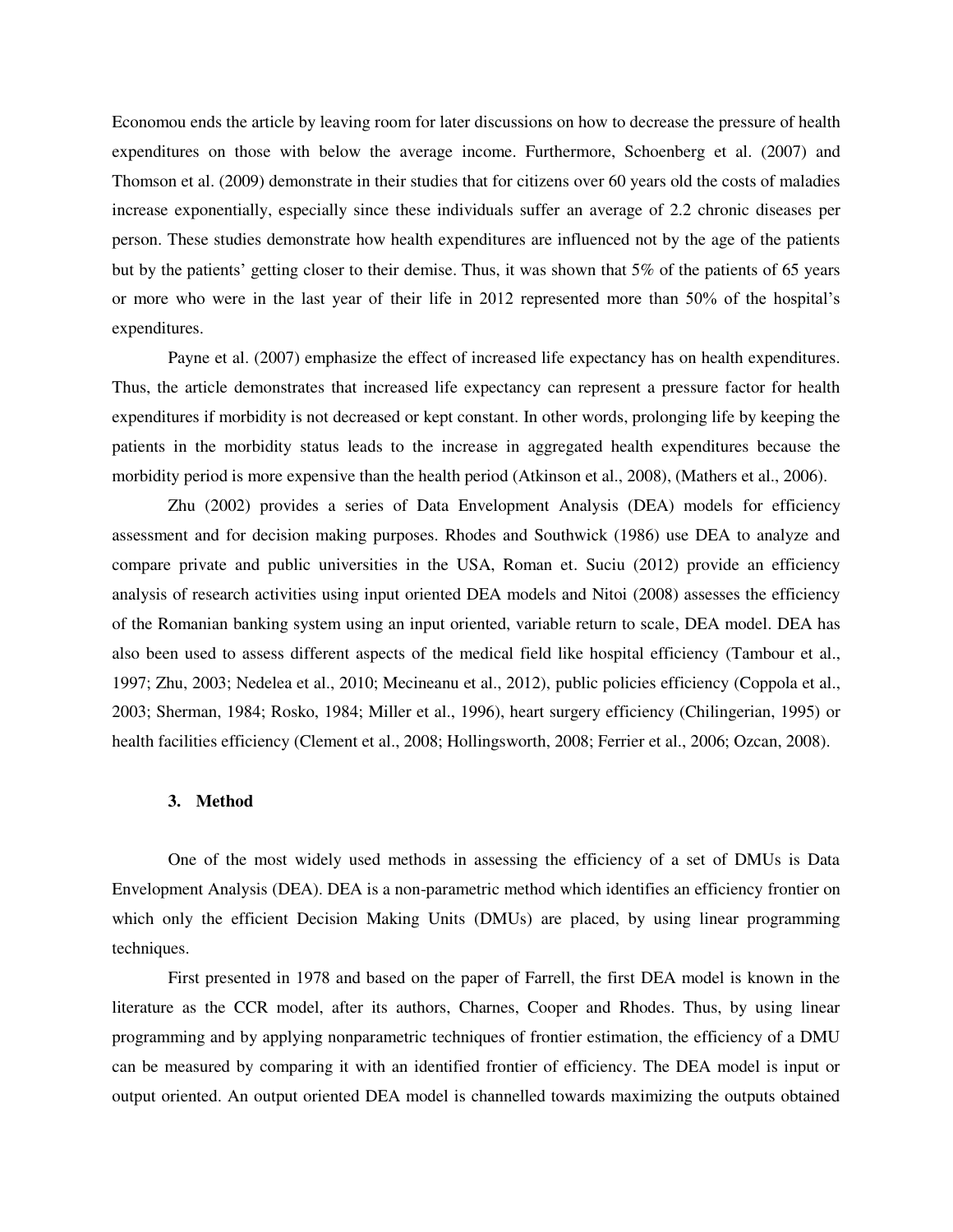by the DMUs while keeping the inputs constant, whilst the input oriented models focus on minimizing the inputs used for processing the given amount of outputs. In present paper, the method applied for assessing the efficiency of European healthcare systems is DEA for an input oriented specification. DMUs are European countries for which a number of inputs and outputs are selected.

In the particular case of our research, the linear programming problem to be solved, in the intput oriented and variable-returns to scale hypothesis, is presented below (Charnes, Cooper and Rhodes, 1978). There are k=2 inputs and m=3 outputs for n=30 DMUs. We can also define X as the  $(k \times n)$  input matrix and Y as the  $(m \times n)$  output matrix. The specifications of the mathematical programming problem, for a given i-th DMU are described below, and it has to be solved one problem for each DMU:

$$
\begin{cases}\n\min_{\theta,\lambda} \theta \\
-y_i + Y\lambda \ge 0 \\
\theta x_i - X\lambda \ge 0 \\
N_i \lambda \le 1 \\
\lambda \ge 0\n\end{cases}
$$

In problem above,  $\theta$  is a scalar that ranges between 1 and  $\infty$ . The inverse of  $\theta$  ranges between 0 and 1 and is the technical efficiency score. If it is equal to 1, it implies that the DMU is efficient, while if it is less than 1, the DMU is inefficient. Vector  $\lambda$  is a (n×1) vector of constants that measures the weights used to compute the location of an inefficient DMU if it were to become efficient.

The model specification under the hypothesis of variable return to scale implies the condition of convexity of the frontier. This presume that the restriction the restriction  $N_1 \lambda \leq 1$  is introduced in the model,  $N_1$  being a n-dimensional vector of ones. The absence of this restriction would imply that returns to scale were constant.

We apply in this paper DEA model considering both the constant and variable return to scale and we also compute the scale efficiency for the DMUs in the sample. This is the ratio between the efficiency scores in CRS and VRS hypothesis and accounts for the increasing, decreasing or constant return to scale.

# **4. Data and variables**

For the analysis, statistical data for 30 European states for 2010 have been used, extracted from the Eurostat online database. This ensures the accuracy and comparability of data, which are important features in DEA models. The selection of variables and their number is crucial in efficiency analysis. We selected three output variables: Life expectancy at birth, Health adjusted life expectancy and Infant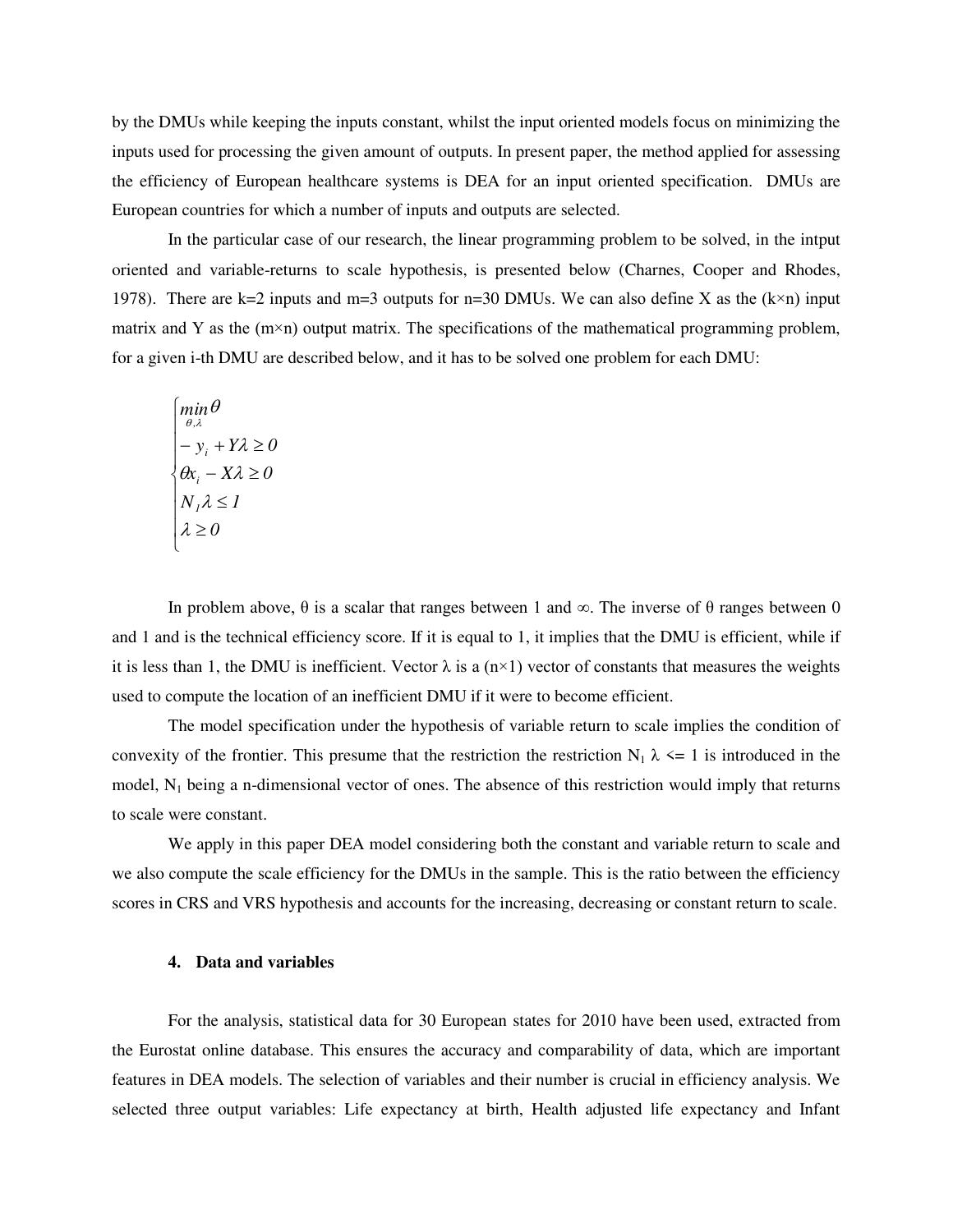mortality rate and three input variables: number of doctors, number of beds and public health expenditure as percent of GDP.

According to Eurostat, *life expectancy at birth* represents the mean number of years a person will live, if subjected throughout his or her life to the current mortality conditions (age-specific probabilities of dying). Life expectancy at birth was chosen as output variable because it is considered to be one of the most direct indicators of the efficiency of the healthcare systems. Moreover, life expectancy is often used in international studies as an output variable, which confirms its capacity to assess the efficiency of the healthcare systems (Tudorel et al., 2009). Also, as the variable is the estimator of the citizens' living period, it is considered that it actually incorporates the influence of more variables. Jaba et al. (2011), demonstrate that in the EU for 2007, education, gender, health status, income and marital status influenced life expectancy and Jaba et al. (2012) analyze the determinants of life expectancy at regional level in Europe.

*Health adjusted life expectancy* (HALE) (also called disability-free life expectancy) measures the number of remaining years that a person of a certain age is supposed to live without disability. It is a solid indicator to monitor health as a productivity/economic factor. HALE introduces the concept of quality of life. It is used to distinguish between years of life free of any activity limitation and years experienced with at least one activity limitation. This variable is important for the current study as HALE is a measure of the economic and productive factor of the economies. Increasing the value of HALE is one of the constant objectives of the policies of the EU. Besides the social benefits, increasing the value of HALE would decrease the costs for the healthcare systems and would increase employee productivity.

As defined by Eurostat, *infant mortality rate* represents the ratio of the number of deaths of children under one year of age during the year to the number of live births in that same year. The value is expressed per 1000 live births.

*Hospital Beds* are included in the model as input variable.Total hospital beds are all hospital beds which are regularly maintained and staffed and immediately available for the care of admitted patients per 10.000 inhabitants. Total hospital beds are broken down as follows: curative care (acute care) beds; psychiatric care beds; long-term care beds (excluding psychiatric care beds); other hospital beds.

The second input variable describes the human resource most valuable in healthcare system: *the number of doctors*. The indictor includes: persons who have a degree in medicine at university level (proved by an adequate diploma) and who are licensed to practice; interns and resident physicians (with an adequate diploma and providing services under the supervision of other medical doctors during their postgraduate internship or residency in a health care facility); salaried and self-employed physicians delivering services irrespectively of the place of service provision; foreign physicians licensed to practice and actively practicing in the country.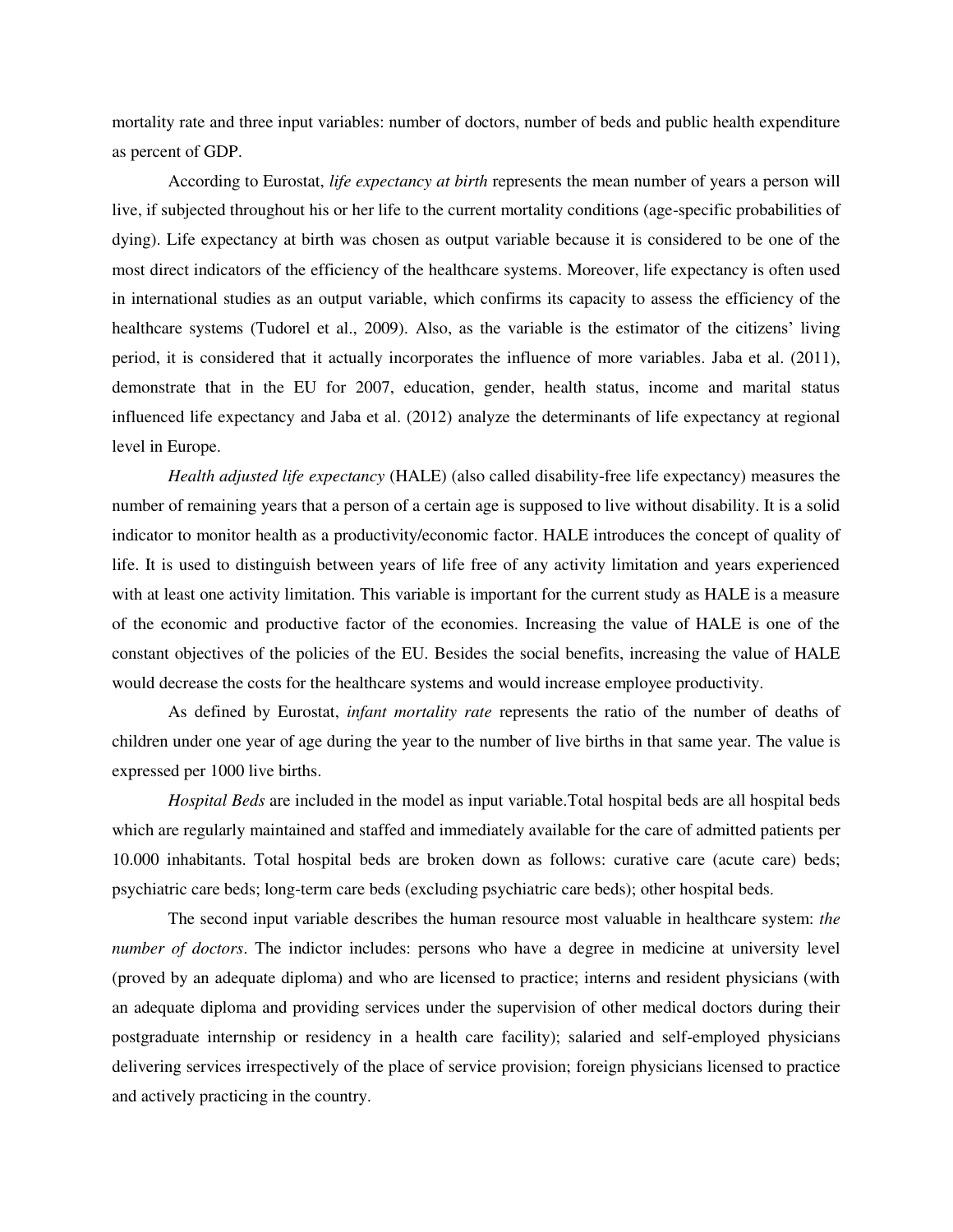In both cases, statistical data are calculated for 10.000 inhabitants.

The third input variable refers to *the percentage of GDP allotted to healthcare*. The percentage of the GDP allotted to health consists of recurrent and capital spending from government (central and local) budgets, external borrowings and grants (including donations from international agencies and nongovernmental organizations), and social (or compulsory) health insurance funds.

# 5. **Results and discussions**

Before discussing the results of DEA models, it would be useful to briefly describe the input and output variables, by the mean of descriptive statistics (see table 1). The number of hospital beds for 10,000 inhabitants ranges from 21 beds per 10,000 inhabitants in Sweden, to 82 beds per 10,000 inhabitants in Germany. On the average, the countries from the sample have 54.3 beds per 10,000 inhabitants. With a standard deviation of 15.7 beds per 10,000 inhabitants and a coefficient of variation of 29%, the sample is homogeneous.

The number of physicians ranges from 19.2 physicians per 10.000 inhabitants in Romania to 60.4 physicians per 10.000 inhabitants in Greece. The number of physicians has a standard deviation of 7.7 physicians per 10.000 inhabitants and a coefficient of variation of 22.72%, thus the sample for the variable is homogeneous.

The percentage of health expenditures has a minimum of  $2.45\%$  (Cyprus) and a maximum of 9% in (Denmark and France). The percentage of public health expenditures has a standard deviation of 1.65% and a coefficient of variation of 25.3%, which means that the sample of 30 states is homogeneous from this point of view.

Life expectancy has a minimum of 72.8 in Lithuania and a maximum of 81.6 in Italy. Life expectancy has a standard deviation of 2.8 years and a coefficient of variation of 3.63%, which means that the sample of 30 states is homogeneous from this point of view.

The infant mortality rate ranges from 2.2 deaths per 10,000 inhabitants in Iceland, to 9.8 deaths per 10,000 inhabitants in Romania. On the average, the countries from the sample have 4.1deaths per 10,000 inhabitants. With a standard deviation of 1.8 deaths per 10,000 inhabitants and a coefficient of variation of 43.11%, the sample is homogeneous.

#### Table 1. Descriptive statistics for input and output variables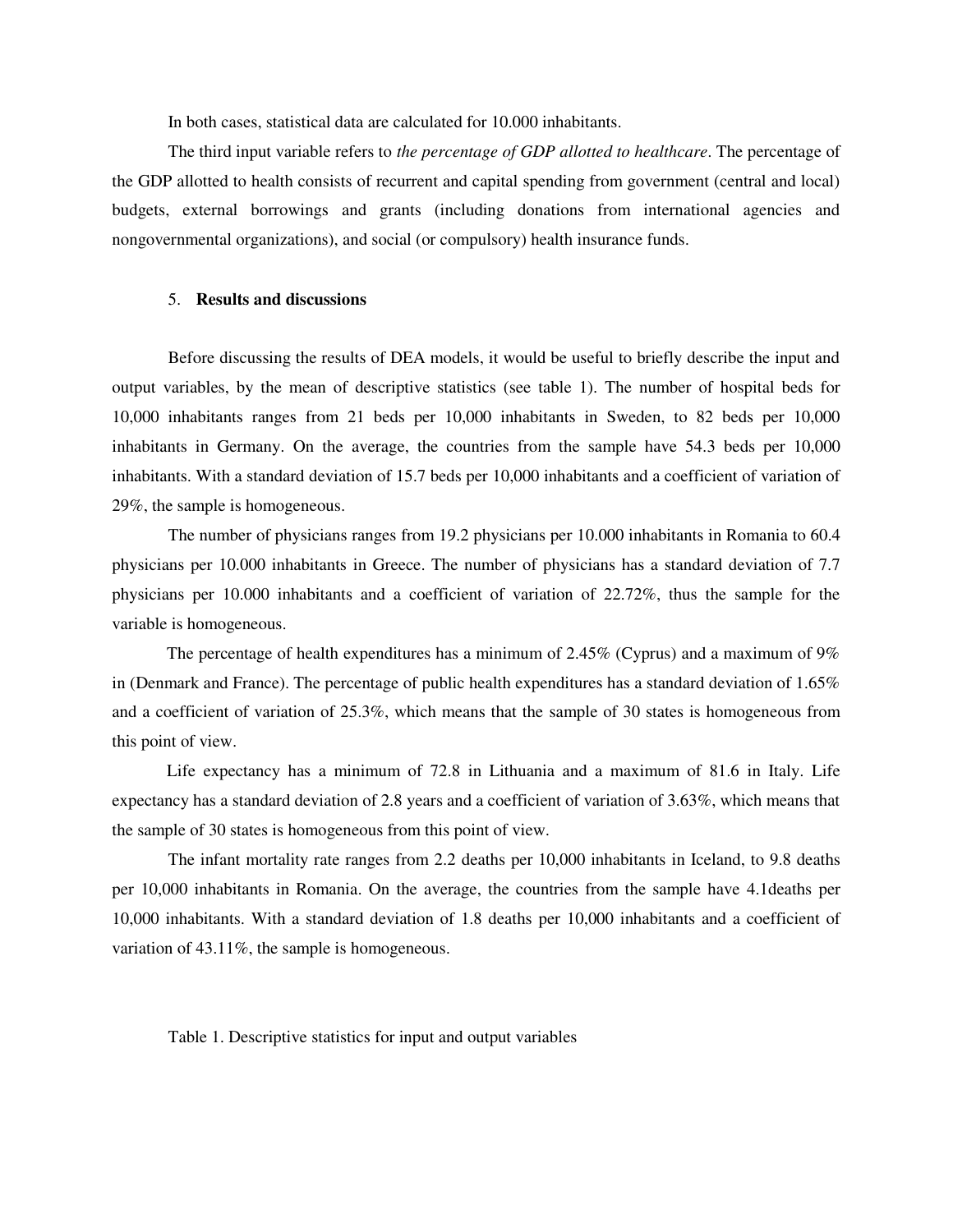|                        | Number of beds | <b>Physicians</b> | <b>Health Exp. as</b><br>% of GDP | Life<br>expectancy | Infant<br><b>Mortality Rate</b> |
|------------------------|----------------|-------------------|-----------------------------------|--------------------|---------------------------------|
| Max                    | 82.0           | 60.4              | 9.0                               | 81.6               | 9.8                             |
| Min                    | 21.0           | 19.2              | 2.5                               | 72.8               | 2.2                             |
| Average                | 54.3           | 34.0              | 6.5                               | 78.4               | 4.1                             |
| <b>SD</b>              | 15.5           | 7.7               | 1.6                               | 2.8                | 1.8                             |
| Coeff. of<br>Variation | 28.49%         | 22.72%            | 24.90%                            | $3.63\%$           | 43.11%                          |

Source: authors' computations based on Eurostat data (2010)

There is a strong and positive correlation between HALE and life expectancy (coefficient of correlation is 0.7) and therefore we employ these variables in two separate DEA models. In the first model the inputs are HALE and infant mortality rate, while in the second model the inputs are life expectancy and infant mortality rate. In both models we include the three mentioned output variables.

Model 1 has average efficiency scores of 0.74 for CRS and 0.75 for VRS, with a standard deviation of 0.13. Six countries out of 30 are efficient: Bulgaria Cyprus, Malta, Romania, UK, and Sweden. Interestingly, alongside with developed countries such are the former two, we find developing countries, with less financial resources. Other 7 countries have an efficiency score higher than 0.8, while most of the countries in the sample (16) have efficiency scores between 0.6 and 0.8. One country (Austria) has a technical efficiency lower than 0.5 (see figure 1). Among the countries that have efficiency scores less than average there are Germany and France, but also Lithuania, Czech Republic or Hungary (see figure 1).





The second model provides average efficiency scores slightly higher compared to previous one: 0.81 for CRS and 0.77 for VRS, with a standard deviation of 0.14. In the case of VRS model, 7 countries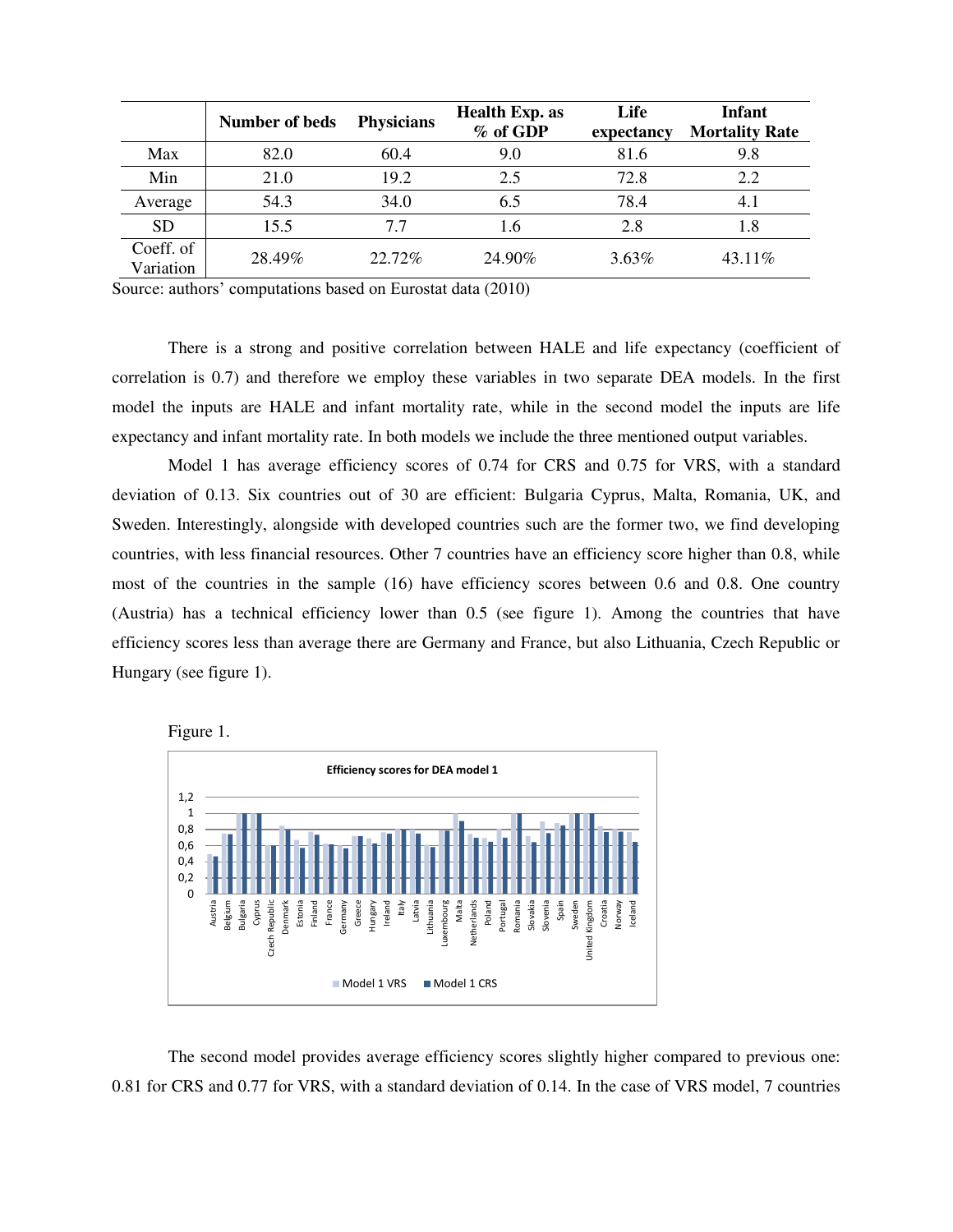out of 30 are efficient: Cyprus, Latvia, Malta, Romania, UK, Spain and Sweden. The group of efficient countries is almost unchanged in the two models. Again, 7 countries have efficiency scores higher than 0.8, while half of the countries in the sample (15 countries) have efficiency scores between 0.6 and 0.8. Austria is the least efficient country with a technical efficiency score of 0.49 (see figure 2). Among the countries that have efficiency scores less than average we find the same countries as in previous case (Germany, Lithuania, Czech Republic or Hungary); France has a better position compared to model 1 results (rank 9 in the VRS model) with an efficiency score of 0.91.

The scale efficiency was also considered in the analysis, and scale was computed as the ratio between efficiency scores in the CRS and VRS models. Not surprisingly, the findings from both models reflect decreasing return to scale for the great majority of the DMUs, with a coefficient of returns to scale lower than 1. This implies that an increase in inputs will generate a smaller increase in outputs. Four countries that were efficient in both models present a constant return to scale: Cyprus, Romania, Sweden and the UK.



#### **6. Conclusions**

The main findings of the paper reflect that some developed countries are efficient in using their inputs in healthcare system and there are several developing countries that also proved to be on the efficiency frontier. Among these, surprisingly there are Romania and Bulgaria. Romania has the highest infant mortality rate in Europe and one of the lowest numbers of doctors per 10.000 inhabitants. Although, the results of the model proof that the resources, even if they are limited, are efficiently used.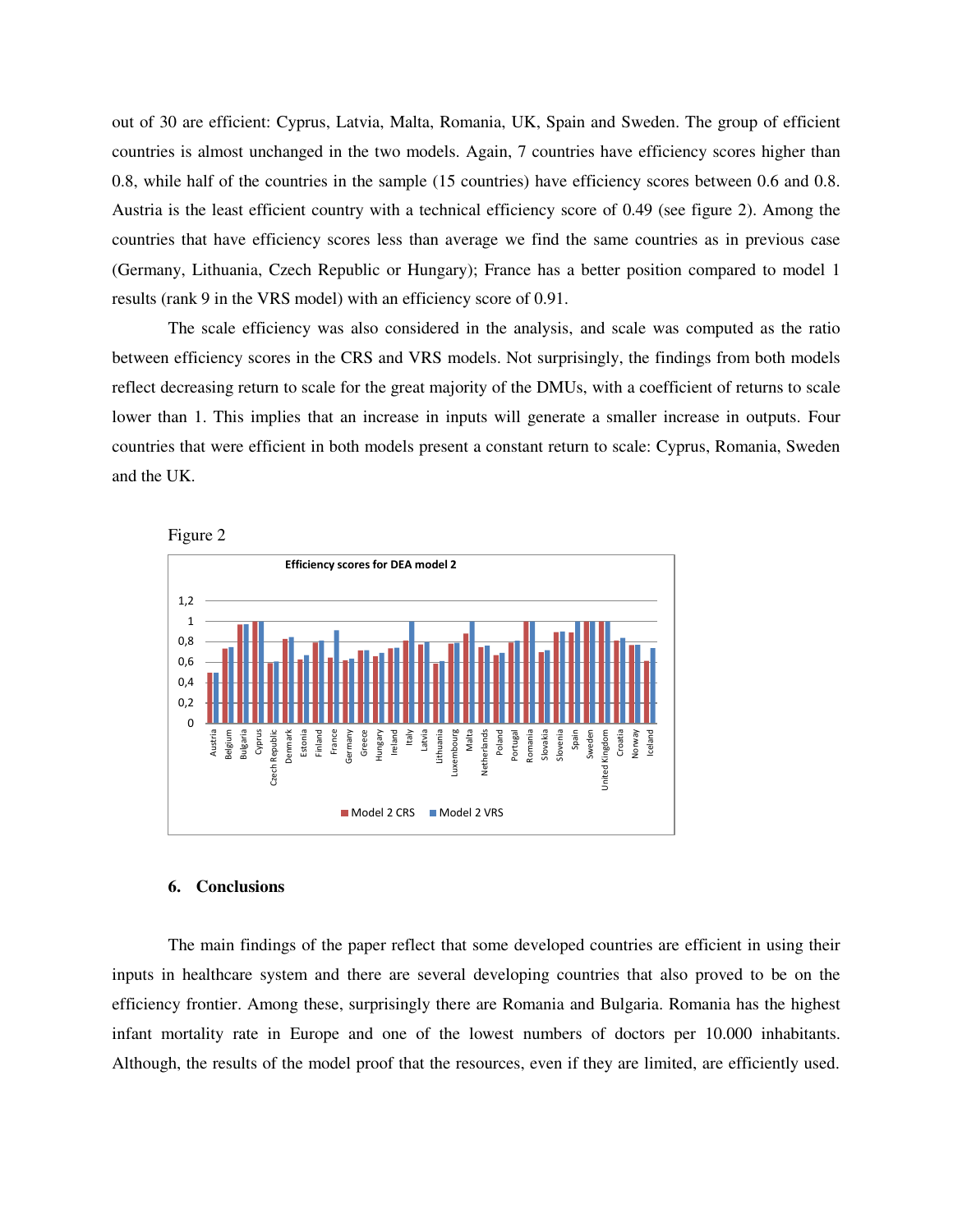On the contrary, we also found developed countries that generate high GDP per capita and which are not technically efficient.

There are minor differences between the two models, in countries distribution according to the efficiency scores. Therefore, in both models most of the countries have a medium efficiency level, while Austria has the lowest value.

These conclusions raised the need of continuing the research by extending the list of input and output variables. Particularly, the research will be adjusted with a new set of output variables that takes into account the death rates on specific diseases, while input variables will be supplemented with the number of radiotherapy units. At the same time, a dynamic approach could be employed, by applying Malmquist Index.

#### **References**

Atkinson, S., Cohn, A., Ducci, M.E., Fernándes, L. and Smyth F. (2008). Promotion and prevention within a decentralized framework: changing health care in Brazil and Chile. The International Journal of Health Planning and Management 23, 153–71.

Balan, C., Jaba, E. (2012). Life expectancy and its determinant factors at regional level in Europe. Economy & Business, Volume 6, Part 1. ISSN 1313-2555, Published at [http://www.scientific-publications.net](http://www.scientific-publications.net/)

Brendkamp, C., Mendola, M., Gragnolati, M. (2010). Catastrophic and impoverishing effects of health expenditure: new evidence from the Western Balkans. Health Policy and Planning 2010;1–8

Charnes, A., W.W. Cooper, and E. Rhodes. (1978). "Measuring the Efficiency of Decision Making Units." European Journal of Operational Research, 1, 429–444.

Chilingerian J (1995), "Evaluating Physician Efficiency in Hospitals: A Multivariate Analysis of Best Practices", European Journal of Operational Research, 80, 548- 574.

Cicea, R., C., Pîrlogea, C. (2009). Factors of access to public health services in Romania. The Ninth International Conference "Investments and Economic Recorver".

Coppola M, Ozcan Y, Bogacki R (2003), "Evaluation of Performance of dental Providers on Posterior Restorations: Does Experience Matter? A Data Envelopment Analysis (DEA) Approach", Journal of Medical Systems, 27(5):447-458.

Deaton A. (2006). Global patterns of income and health: facts, interpretations and policies. WIDER Annual Lecture, September, Helsinki.

Economou C, Giorno C. (2009). Improving The Performance of the Public Health Care System in Greece. OECD Economics Department Working Papers 722, OECD, Economics Department.

Ferrier G, Rosko M, Valdmanis V. Analysis of uncompensated hospital care using a DEA model of output congestion. Healthcare Management Science 2006;9:181–188. [PubMed: 16895312]

Heller, P., Hauner, D., 2006. Fiscal policy in the face of long-term expenditure uncertainties. International Tax and Public Finance 13, 325– 350.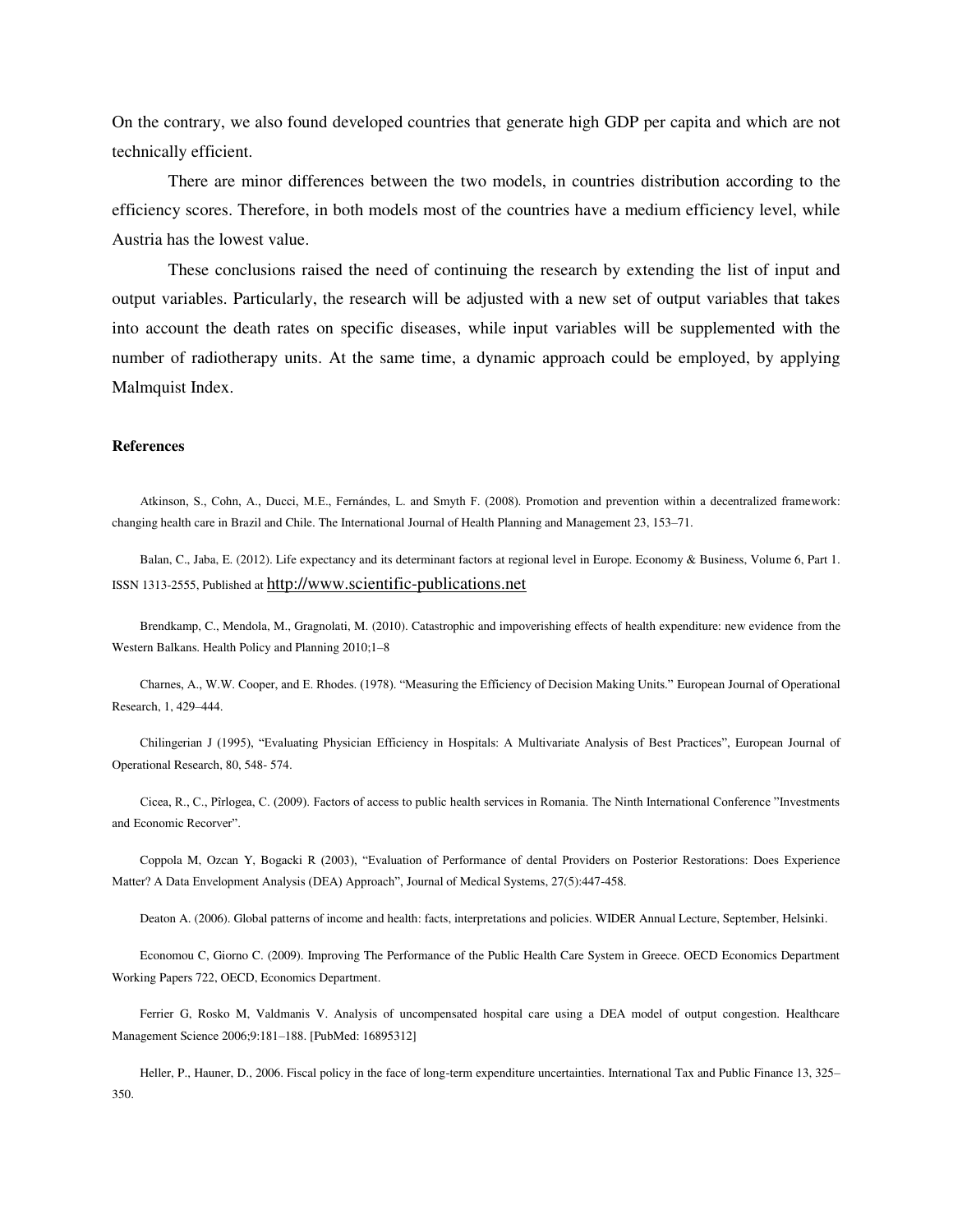Hollingsworth B. The measurement of efficiency and productivity of health care delivery. Health Economics 2008; 17(10):1107–1128. [PubMed: 18702091]

Jaba, E., Balan, C., Palaşcă, S. (2011). "Statistical Evaluation Of The Influence Of Determining Factors Of Life Expectancy," Analele Stiintifice ale Universitatii "Alexandru Ioan Cuza" din Iasi - Stiinte Economice, Alexandru Ioan Cuza University, Faculty of Economics and Business Administration, vol. 2011, pages 215-223, july.

Mathers, C., Iburg K., Begg S.(2006). Adjusting for Dependent Comorbidity in the Calculation of Healthy Life Expectancy.Population Health Metrics 4:4.

Mecineanu, A., Soltan, V. (2012). Eficiența spitalelor publice din Republica Moldova. Monitorul Sănătății. Chișinău 2012.

Miller, J.L. and Adam Jr, E.E. (1996), ``Slack and performance in health care delivery'', International Journal of Quality and Reliability Management, Vol. 13 No. 8, pp. 63-74.

Musgrove, P. (1999) Public Spending on Health Care: How are Different Criteria Related? Heath Policy 47, 207-223.

Nedelea, I. C., Fannin, J. M.,Barnes, J., N. (2010). Analyzing Differences in Rural Hospital Efficiency: A Data Envelopment Analysis Approach. 2010 Annual Meeting, July 25-27, 2010, Denver, Colorado 61391, Agricultural and Applied Economics Association.

Nițoi, M., (2009). Efficiency in the Romanian Banking System: An Application of Data Envelopment Analysis. Romanian Journal of Economics, Institute of National Economy. vol. 29(2(38)), pages 162-176, December.

Ozcan, YA. Health Care Benchmarking and Performance Evaluation: An Assessment using Data Envelopment Analysis. Springer; Norwell, MA: 2008.

Payne G., Laporte A., Deber R., Coyte P.(2007) Counting Backward to Health Care's Future: Using Time-to-Death Modeling to Identify Changes in End-of-Life Morbidity and the Impact of Aging on Health Care Expenditures. The Milbank Quarterly, Vol. 85, No. 2, 2007 (pp. 213– 257)

Portafke, N. (2010). The growth of public health expenditures in OECD countries: Do government ideology and electoral motives matter? J. Health Econ. (2010), doi:10.1016/j.jhealeco.2010.07.008.

Rhodes, E., Southwick, L. (1986). "Determinants of efficiency in Public and Private Universities". Department of Economics, University of South Carolina.

Rivera, B. (2010). The effects of public health spending on self-assessed health status: an ordered probit model. Applied Economics, 33: 10,  $1313 - 1319.$ 

Roman, M. and Suciu, C., 2012. "Analiza eficientei activității de cercetare dezvoltare inovare prin metoda DEA [The Efficency Analysis Of R&D Activities By Using Dea]," MPRA Paper 44000, University Library of Munich, Germany.

Rosko M. Measuring technical efficiency in health care organizations. Journal of Medical Systems 1990; 14(5):307–322. [PubMed: 2094754]

Schoenberg, N. E., Kim, H., Edwards, W., Fleming, S. T.(2007) Burden of Common Multiple Morbidity Constellations on Out-of-Pocket Medical Expenditures Among Older Adults. The Gerontologist, Vol. 47, No. 4, 423–437

Sherman, H. (1984), "Hospital efficiency measurement and evaluation: empirical test of a new technique", Medical Care, Vol. 22 No. 10, pp. 922-38.